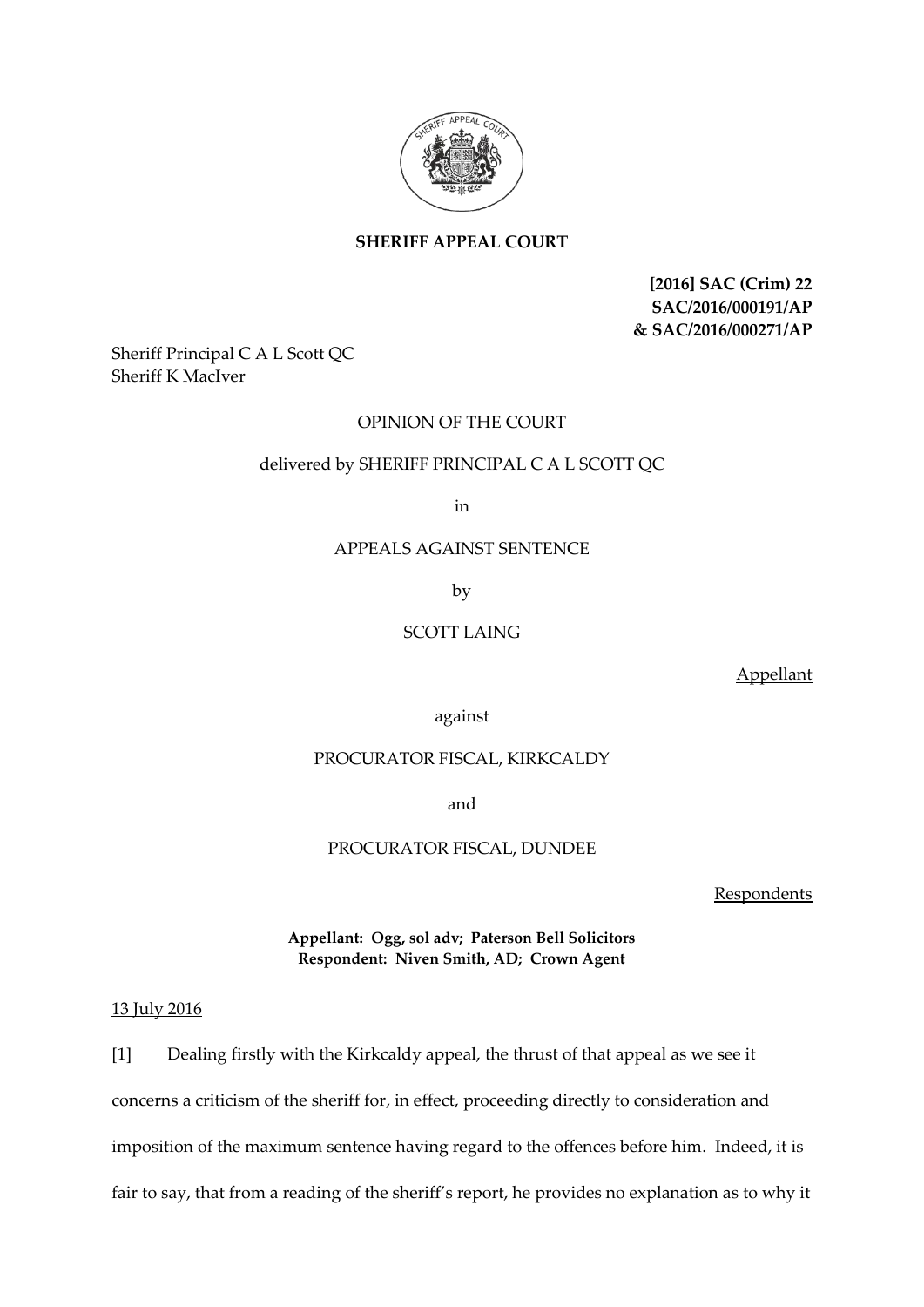was that he adopted that approach, not least, as was submitted by Ms Ogg, in the context of an offender who was facing his first custodial sentence.

[2] Whilst it has to be accepted that the offences in the Kirkcaldy case were far from being trivial, even allowing for the appellant's pre-existing criminal record, for our part, we struggle to identify justification for the sheriff's use of his maximum sentencing powers. Accordingly, in the Kirkcaldy case, we are of the opinion that the appropriate starting point when it came to sentencing involved a sentence of 12 months on charges 3 and 5, (that is to say with 2 months attributable to the bail aggravation) and 9 months on charge 2 (with one month for the bail aggravation).

[3] We consider that those disposals would be and, indeed, are commensurate with the nature and degree of the appellant's offending when viewed in light of his previous convictions. Therefore, in effect, that involves the imposition of a sentence of 12 months in total. That would be subject to a one month discount resulting in a sentence of 11 months. Accordingly, we shall quash the sheriff at Kirkcaldy's disposal and replace that disposal with a sentence of 11 months imprisonment.

[4] Now, as far as the Dundee matter is concerned, we observe aside from all else that it is unfortunate that there appears to have been some amendment or alteration to the court's minute from 15 April of this year, but, be that as it may, we have a degree of sympathy with the sheriff at Dundee as regards the manner in which he dealt with the appellant on 15 April. Reflecting upon the circumstances, it might be said that in practical terms the approach and disposal he adopted on that occasion was arguably correct in the particular circumstances as he saw them.

[5] However, the benefit of hindsight indicates that the sheriff's treatment of the community payback order by way of a breach rather than a review appears to have been

2